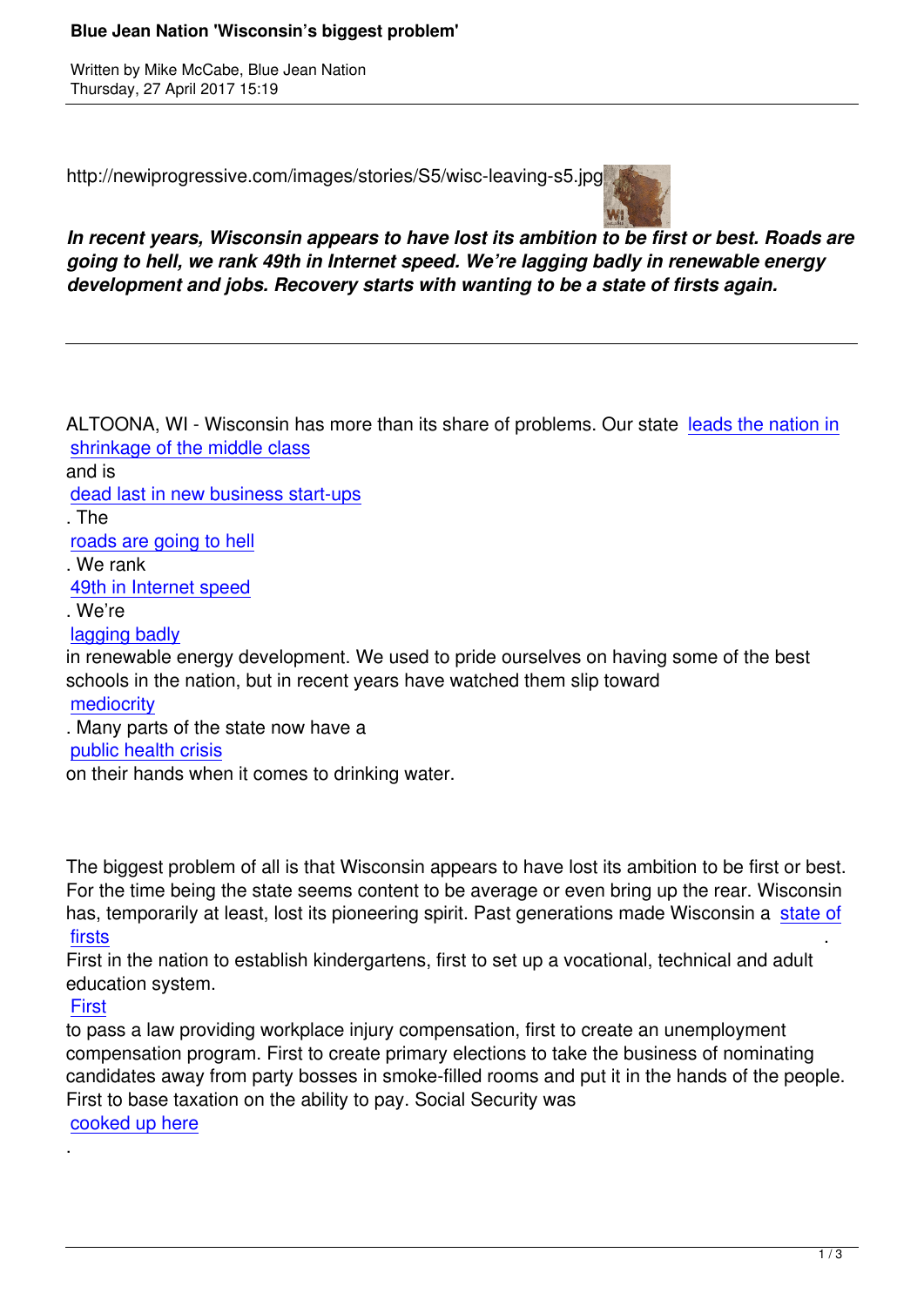Written by Mike McCabe, Blue Jean National According to Mike McCabe, Blue Jean National According to Mike McCa

Today, about the only way Wisconsin leads the nation is in the disappearance of the middle class. For Wisconsin to become what it has the potential to be, the state's pioneering spirit has to be rediscovered. We have to aspire to be first again.

For example, it should be Wisconsin's goal to be the first state in the nation to be fully powered by renewable energy. You know some state is going to get there. It's only a matter of time. Why shouldn't Wisconsin be that state? The race is on, but Wisconsin has not yet shown it is serious about competing in that race. Time for that to change.

Wisconsin needs to make education and job training as affordable for our kids and grandkids as it was for their parents and grandparents. We can settle for nothing less than debt-free college and vocational preparation.

Access to high-speed Internet and mobile phone service are 21st Century necessities that must be brought to every household. Everyone in Wisconsin should have them. Wisconsin ranks 49th in Internet speed. We should take all necessary steps to be first.

No one anywhere in Wisconsin should turn on a water faucet and be afraid to drink what comes out. Wisconsin should lead the nation in protecting water quality. No one in Wisconsin should be unable to go to the doctor when sick. Instead of turning down available federal funds for medical care, they should be used to leverage expansion of BadgerCare and ultimately make it a health coverage option for everyone in the state.

No more Wisconsin communities should be forced to go backward and turn paved roads into gravel **gravel gravel .** Wisconsin now has the state of the state of the state of the state of the state of the state of the state of the state of the worst roads [in the n](http://www.wpr.org/small-wisconsin-towns-paved-roads-return-gravel)ation, with nearly three-quarters of them in mediocre or poor condition [. It should be](http://www.wkow.com/story/31363408/2016/03/Wednesday/dot-wi-roads-are-4th-worst-in-the-us) our goal to have the best ones in the country.